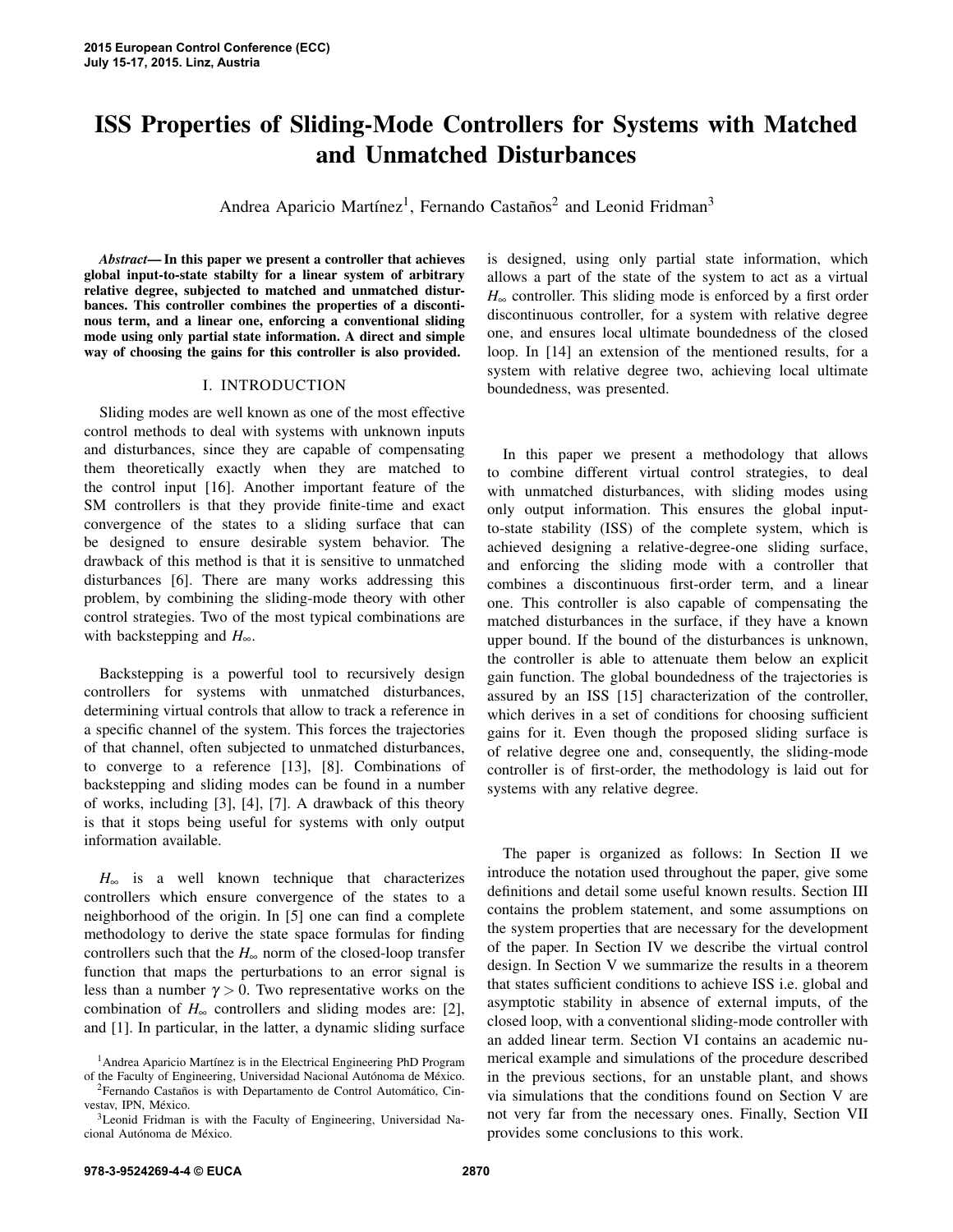# II. PRELIMINARIES

# *A. Notation*

In this paper we use the following notation

- |*a*| represents the absolute value of a scalar *a*
- |*A*| represents the quadratic norm of a matrix *A*
- If a signal is continuously differentiable *n* times, it is said to be  $\mathscr{C}^n$
- $\lambda_{min}(A)$  and  $\lambda_{max}(A)$  represent the minimum and maximum eigenvalues of a matrix *A*, respectevly.

# *B. Known results*

*Definition 1:* [12] A system  $\dot{x} = f(t, x, v)$ , where *x* represents the states, and *v* represents all the external inputs of the system, including perturbations, command signals, and noises, is said to be input-to-state stable if there exists a function  $\beta \in \mathcal{KL}$  and a function  $\gamma \in \mathcal{K}$  such that for any initial state  $x(t_0)$ , and any bounded input  $v(t)$ , the solution  $x(t)$  satisfies

$$
|x(t)| \leq \beta(|x(t_0)|, t-t_0) + \gamma\left(\sup_{t_0 \leq \tau \leq t} |v(\tau)|\right). \tag{1}
$$

*Definition 2:* [11] For a system  $\dot{x} = f(x, y)$ , a smooth function  $V$  is said to be an ISS-Lyapunov function if  $V$  is proper, positive definite, i.e., there exists functions  $\psi_1, \psi_2 \in$  $\mathscr{K}_{\infty}$  such that

$$
\psi_1(|x|) \leq V(x) \leq \psi_2(|x|),
$$

and there exist functions  $a \in \mathcal{K}_{\infty}$  and  $\theta \in \mathcal{K}$  such that

$$
\nabla V(x)f(x,u) \leq -a(V(x)) + \theta(|v|).
$$

*Theorem 1:* [11, Thm 3.1] If, for interconnected systems

$$
\dot{x}_1 = f_1(x_1, x_2, v_1) \tag{2}
$$

$$
\dot{x}_2 = f_2(x_1, x_2, v_2),\tag{3}
$$

there exist an ISS-Lyapunov function  $V_i$ , for the  $x_i$  subsystem,  $i = \{1, 2\}$ , such that with functions  $\phi_i \in \mathcal{K}_{\infty}$ ,  $\chi_i$ ,  $\gamma_i \in \mathcal{K}$  the following holds:

$$
V_i(x_i) \ge \max\{\chi_i(V_j(x_j)), \gamma_i(|v_i|)\} \Rightarrow
$$
  
\n
$$
\nabla V_i(x_i) f_i(x_i, x_j, v_i) \le -\phi_i(V_i),
$$

with  $j = \{2, 1\}$ , and

$$
\chi_1(r) \circ \chi_2(r) < r \quad \forall \ r > 0,\tag{4}
$$

then the interconnected system (2), (3) is ISS. This means that the zero solution of (2), (3), with  $v = 0$ , is globally asymptotically stable.

*Corollary 1:* [11] If *V<sup>i</sup>* are ISS-Lyapunov functions for (2), (3), and

$$
\nabla V_i(x_i) f_i(x_i, x_j, v_i) \leq -a_i(V_i(x_i)) + \theta_i^x(V_j(x_j)) + \theta_i^y(|v_i|),
$$
\n(5)

for some  $a_i \in \mathcal{K}_{\infty}$  and  $\theta_i^p \in \mathcal{K}$   $(i = \{1, 2\}, p = \{x, v\})$  with

$$
\theta_i^x(s) = \kappa_i a_j(s),\tag{6}
$$

for some  $\kappa_i > 0$ , then the condition (4) is satisfied if  $\kappa_1 \kappa_2 < 1$ .

Theorem 1 and its Corollary, are a summary of the main results of [11]. Theorem 1 contains the formulation of the Nonlinear Small Gain Theorem in terms of ISS-Lyapunov functions for two systems in feedback interconnection. From the equations of this Theorem it is easy to see that functions  $\chi_i(r)$  represent the gain functions of each of the systems with respect to their imputs  $v_i$ , and that (4) is the nonlinear representation of the classic Small Gain condition. Functions  $\chi$  can be explicitly calculated from the implication in (5), and Corollary 1 offers a simpler way of verifying the satisfaction of condition (4).

#### *C. Special Normal Forms*

In [14] it was introduced a transformation that can take, without loss of generality, a linear system with relative degree *r* and dimension  $n \ge r$ , to a special normal form

$$
\dot{\xi} = A_{\xi}\xi + B_{\xi}z_1 + D_1w_1 \n\dot{z}_1 = z_2 \n\vdots = \vdots \n\dot{z}_{r-1} = z_r \n\dot{z}_r = A_r\xi + B_rz + u + D_2w_2 \ny = z_1,
$$
\n(7)

where  $y \in \mathbb{R}$  is the measured output of relative degree *r* with respect to the control input  $u \in \mathbb{R}$ ,  $\xi \in \mathbb{R}^{n-r}$  represents the zero dynamics when  $z = 0$  and, finally,  $w_1 \in \mathbb{R}^{p_1 \leq n-r}$  is a disturbance unmatched to the control input while  $w_2 \in \mathbb{R}$ is a matched one. Note that the output has relative degree  $r_w \ge r$  with respect to the perturbation vector  $w = [w_1 w_2]^T$ .

This is a special case of the classical normal form introduced in [10].

#### III. PROBLEM STATEMENT

Consider the following uncertain system

$$
\dot{x} = Ax + Bu + Dw
$$
  
\n
$$
y = Cx.
$$
\n(8)

where  $x \in R^n$  is the state vector,  $w \in R^p$  is a bounded unknown input,  $u \in R^m$  is the control signal and  $y \in R^m$  is the measured output with relative degree *r* with respect to the control. For simplicity it is considered the SISO case when  $m = 1$ , but the calculations could be done for MIMO systems.

The goal is to obtain a control law that provides global ultimate boundedness of the closed loop, i.e. that for any initial conditions and under the influence of the disturbances, it forces the trajectories of the system to converge to a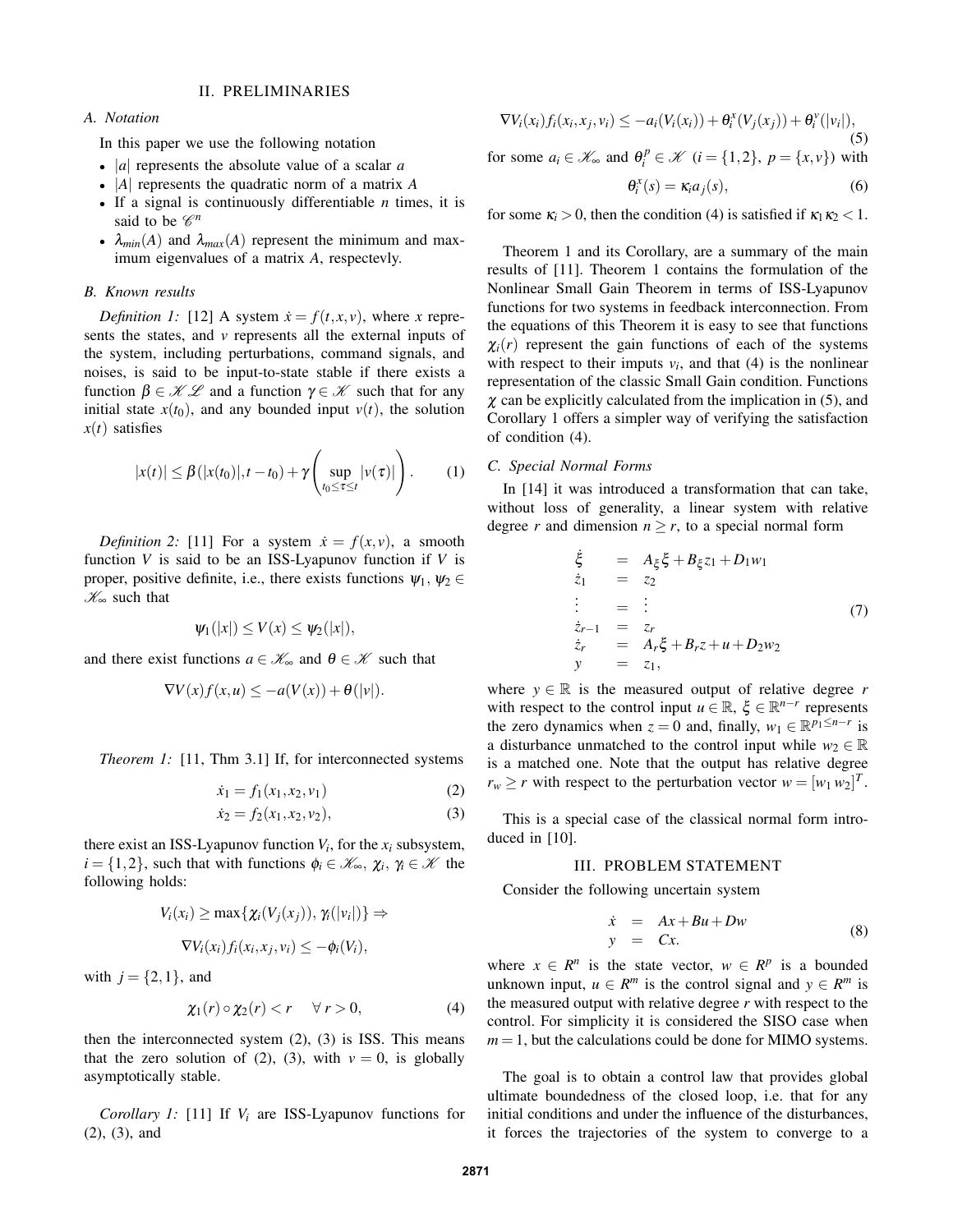neighborhood of the origin.

# *Assumptions*

The following assumptions are made on system (8):

- a) The pair  $(A, B)$  is controllable.
- b) The pair  $(A, C)$  is observable.
- c) The relative degree of the output with respect to the unknown input,  $r_w$  satisfies  $r \leq r_w$ .
- d) The unmatched component of the unknown input *w* is at least  $\mathcal{C}^{r-2}$  and its  $r-3th$  derivative is Lipschitz.
- e) The matched component of the unknown input *w* is at least  $\mathcal{C}^{r-1}$  and its  $r-2th$  derivative is Lipschitz.
- f) An upper bound of the matched (and unmatched) disturbance and (some of) its derivatives is known, and represented by a positive constant  $\bar{w}_{\sigma k}$ .

Assumption f) states that eventhough the perturbations are required to be several times differentiable, a knowledge of a bound of all their derivatives is not required.

### IV. METHODOLOGY

Consider a system (8) in its special normal form (7), and perform the following steps

• Construct an auxiliary dynamic variable  $\eta \in \mathbb{R}^{n-r}$  where

$$
\dot{\eta} = \hat{A}\xi + \hat{B}\eta + D_{\eta}w_2,
$$

with  $\hat{A} \in \mathbb{R}^{(n-r)\times(n-r)}$ ,  $\hat{B} \in \mathbb{R}^{(n-r)\times(n-r)}$  and  $D_{\eta} \in$ R (*n*−*r*)×*p*

• Define a scalar variable

$$
\sigma_1 = y + F\eta \tag{9}
$$

with  $F \in \mathbb{R}^{1 \times (n-r)}$ 

• Substitute (9) into the state  $\xi$  of (7), and define  $F_0 :=$  $B_{\xi}F$ , to obtain the augmented system

$$
\dot{\xi} = A_0 \xi + F_0 \eta + D_{\xi} w_1 + \sigma_1
$$
  
\n
$$
\dot{\eta} = \hat{A} \xi + \hat{B} \eta + D_{\eta} w_2
$$
 (10)

• Assign values to the constant matrices  $\hat{A}$ ,  $\hat{B}$ , and  $F$  such that the nominal part of the augmented system  $(w_i = 0)$ , in sliding mode ( $\sigma_1 = 0$ ) is globally asymtotically stable (GAS).

*Remark 1:* The above mentioned steps are part of the methodology introduced in [1] to design a dynamic sliding surface for a system of relative degree one, with matched and unmatched disturbances. For details of this procedure please refer to the cited work.

Taking the first *r* succesive derivatives of signal  $\sigma_1$  as a set of coordinates, one can obtain the dynamics

$$
\dot{\sigma}_1 = \sigma_2
$$
\n
$$
\vdots
$$
\n
$$
\dot{\sigma}_{r-1} = \sigma_r
$$
\n(11)

$$
\dot{\sigma}_r = A_\sigma \xi + \Gamma_\sigma z + D_\sigma w_\sigma + B_\sigma \eta + u \tag{12}
$$

where  $A_{\sigma} \in \mathbb{R}^{1 \times (n-r)}$ ,  $B_{\sigma} \in \mathbb{R}^{1 \times (n-r)}$ ,  $D_{\sigma} \in \mathbb{R}^{1 \times p}$ , and  $\Gamma_{\sigma} \in$  $\mathbb{R}^{1 \times r}$  are combinations of the parameters of (7), and  $w_{\sigma} \in \mathbb{R}^{(2r-1)\times 1}$  is a perturbation vector that contains the unmatched disturbance, its  $r - 2$  successive derivatives, and the matched disturbance and its *r*−1 successive derivatives.

Defining the control signal *u* as  $u := u_n + u_s$ , where  $u_n :=$  $-(\Gamma_{\sigma}z+B_{\sigma}\eta)$ , subystems (10) and (11) form the following 2*n*−*r*-dimensional system

$$
\dot{\xi} = A_0 \xi + F_0 \eta + D_{\xi} w_1 + \sigma_1 \n\dot{\eta} = \hat{A} \xi + \hat{B} \eta + D_{\eta} w_2 \n\dot{\sigma}_1 = \sigma_2
$$
\n(13)

$$
\begin{aligned}\n&\vdots = \vdots \\
\dot{\sigma}_{r-1} &= \sigma_r \\
\dot{\sigma}_r &= A_\sigma \xi + D_\sigma w_\sigma + u\n\end{aligned} \tag{14}
$$

As it was stated at the beginning of this section, when  $\sigma = 0$ , matrix  $A_d = \begin{bmatrix} A_0 & F_0 \\ \hat{B} & \hat{A} \end{bmatrix}$ *B*ˆ *A*ˆ is made Hurwitz by a correct choice of parameters  $F_0$ ,  $\hat{A}$ ,  $\hat{B}$ . This is posible due to the controllability and observability properties of (8), and it can be done by a number of methods which could include *H*∞, as proposed in [1]. The sliding mode can be classically enforced by a discontinuous control depending on  $\sigma$ , in knowledge of an upper bound of  $w_{\sigma}$ , as was proven in detail in [14] for a system of relative degree two. There remain two unsolved problems with this approach:

One is the fact that global convergence to a neighborhood of the origin of the complete system (8) cannot be assured, it is only possible to guarantee local convergence, i.e. with small enough initial conditions of the unmeasurable state  $\xi$ .

The other shortcoming of the mentioned methodology is that, eventhough the assumptions on the Lipschitz property of the derivatives of the disturbance are imposed, in order to select gains of a discontinuous controller, one should have available a known upper bound of this disturbances and their derivatives. Throughout the sliding mode literature it is common to assume such bounds are known, for the perturbation signals and, in some special cases, for their first derivative(s) but not further. In the following section we will present a way of designing the control signal in order to globally draw the states of the complete system, with arbitrary relative degree, to a neighborhood of the origin, without requiring a known upper bound of the complete disturbance vector. The gains of this controller will be tuned, in part, using the available knowledge on the bounds of the perturbations, if any (Assumption f)), and will guarantee that their derivatives will not destroy the system's ultimate boundedness as long as they satisfy Assumptions d and e).

#### V. MAIN RESULT

The main contribution of this section is to propose a new sliding variable and a control law  $u_s$  that enforces the sliding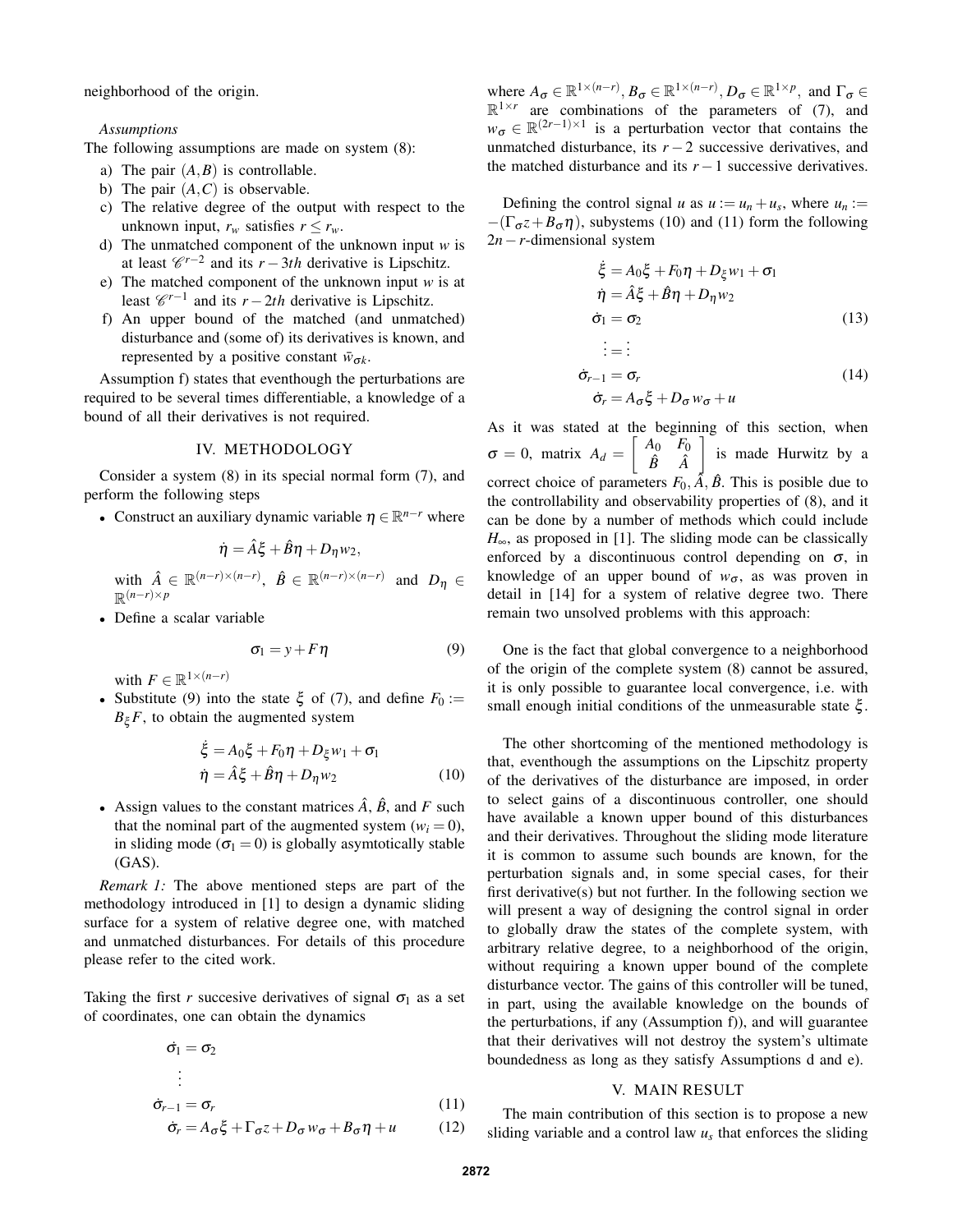mode, which globally draws the states of a system (8), with arbitrary relative degree, and matched and unmatched disturbances, to a neighborhood of the origin. This control law is composed of a combination of a conventional sliding mode controller, and a linear term that aids to the global convergence. The proposed controller takes advantage of the known bounds of the disturbances, but also ensures that the states of the system will not escape to infinity as long as the disturbances are finite, even with unknown bounds.

By simple inspection of the augmented system (13), it can be noted that it could be viewed as a feedback interconnection of two subsystems with states:  $[\xi]$  $\eta$ <sup>[T</sup> and  $\sigma$ , with  $\sigma_1$  and  $\xi$  as their respective feedback inputs. The results presented in Section II-B will then come in handy, since the satisfaction of the small gain theorem for (13) will guarantee the GAS behaviour of the nominal part of (8), and its ISS properties in presence of disturbances.

Define an array of scalars  $K_{\sigma} = \begin{bmatrix} k_1 & \dots & k_{r-1} \end{bmatrix}$ , whose constant value will be defined later, and construct, using the chain of integrators (11) the new sliding variable

$$
\zeta(\sigma)=\sigma_r+k_{r-1}\sigma_{r-1}+\cdots+k_1\sigma_1.
$$

This new sliding variable has relative degree one, and the closed loop with (11) is

$$
\dot{\sigma}_{\tau} = (A_{\tau} - B_{\tau} K_{\sigma}) \sigma_{\tau} + B_{\tau} \zeta
$$
\n
$$
\dot{\zeta} = u_s + A_{\sigma} \xi + D_{\sigma} w_{\sigma},
$$
\n(15)

where  $\sigma_{\tau} = \begin{bmatrix} \sigma_1 & \dots & \sigma_{r-1} \end{bmatrix}^T$  represents a truncated vector of  $\sigma$ , matrix  $A_{\tau} \in \mathbb{R}^{(r-1 \times r-1)}$  is an upper diagonal matrix whose every nonzero element is equal to one, and  $B_{\tau} = \begin{bmatrix} 0 & \dots & 1 \end{bmatrix}^{T}$ . The elements  $k_i$ ,  $i = \{1, \dots, r-1\}$ must be chosen in order to render the matrix formed by  $(A_{\tau} - B_{\tau} K_{\sigma})$  Hurwitz, which is always possible because  $A_{\tau}$ and  $B_{\tau}$  are in controllability canonical form.

For (15) consider the positive definite and radially unbounded Lyapunov function candidate

$$
V_2(\sigma) = \sigma_\tau^T P_2 \sigma_\tau + \frac{1}{2} \zeta^2(\sigma), \qquad (16)
$$

which satisfies

$$
\frac{1}{2}\min\{k_i^2, 1\}|\sigma|^2 \leq V_2(\sigma).
$$

Note that  $\zeta^2(\sigma) = \sigma^T M_{K_{\sigma}} \sigma$ , where

$$
M_{K_{\sigma}} = \left[ \begin{array}{cccc} k_1^2 & k_1k_2 & \dots & k_1 \\ & k_2^2 & \dots & k_2 \\ & \star & \ddots & \vdots \\ & & 1 \end{array} \right].
$$

In (16), 
$$
P_2 = P_2^T > 0
$$
, and it satisfies  
\n $P_2 (A_{\tau} - B_{\tau} K_{\sigma})^T + (A_{\tau} - B_{\tau} K_{\sigma}) P_2 = -Q_2$ ,  $Q_2 > 0$ .

The derivative of (16) over the trajectories of (15), with a control signal as

$$
u_s = -K_{lin}\zeta - K_{dis}\operatorname{sign}(\zeta)
$$

is

$$
\dot{V}_2 = -\sigma_\tau^T Q_2 \sigma_\tau + 2\sigma_\tau P_2 B_\tau \zeta - aK_{lin} \zeta^2 - aK_{dis} \zeta \operatorname{sign}(\zeta) ++ a\zeta D_\sigma w_\sigma + a\zeta A_\sigma \xi.
$$

Using Young's inequality for the crossed terms in  $\sigma_{\tau}$ , ζ , *w*<sup>σ</sup> and ξ , and choosing *Kdis* such that the following inequality holds:

$$
K_{dis} > |D_{\sigma}|\bar{w}_{\sigma k},
$$

leads to

$$
\dot{V}_2 \leq -\left[\begin{array}{c} \sigma_{\tau} \\ \zeta \end{array}\right]^T Q_t \left[\begin{array}{c} \sigma_{\tau} \\ \zeta \end{array}\right] + \frac{|A_{\sigma}|}{2} |\xi|^2 + \frac{|D_{\sigma}|}{2} |w_{\sigma}|^2,
$$
\nwhere  $Q_t = \left[\begin{array}{cc} Q_2 & -P_2 B_{\tau} \\ -(P_2 B_{\tau})^T & K_{lin} - \frac{|A_{\sigma}|}{2} - \frac{|D_{\sigma}|}{2} \end{array}\right]$ . Evidently,  
\n $K_{lin}$  must be chosen such that  $Q_t > 0$ .

Function  $V_2$  can be written in the quadratic form

$$
V_2 = -\left[\begin{array}{c} \sigma_{\tau} \\ \zeta \end{array}\right]^T P_t \left[\begin{array}{c} \sigma_{\tau} \\ \zeta \end{array}\right],
$$
  
0

with  $P_t =$  $P_2$  0  $0 \frac{1}{2}$ 2

The characteristic values of the pencil  $Pe_2 = (Q_t - \lambda P_t)$  have a minimmum defined as

$$
\lambda_{\min}(Pe_2) := \min \{ \lambda : \det(Pe_2) = 0 \}
$$

and the following holds [9]

$$
\lambda_{min}(Pe_2)V_2 \leq \left[\begin{array}{c} \sigma_{\tau} \\ \zeta \end{array}\right]^T Q_t \left[\begin{array}{c} \sigma_{\tau} \\ \zeta \end{array}\right].
$$

The derivative of  $V_2$  can be bounded as

.

$$
\dot{V}_2 \leq -\lambda_{\min}(Pe_2) V_2 + \frac{|A_{\sigma}|}{2} |\xi|^2 + \frac{|D_{\sigma}|}{2} |w_{\sigma}|^2
$$

For system (10) we will consider a quadratic Lyapunov function

$$
V_1=\left[\begin{array}{c}\xi\\ \eta\end{array}\right]^T P_1\left[\begin{array}{c}\xi\\ \eta\end{array}\right],
$$

where  $P_1$  satisfies

$$
P_1 A_d^T + A_d P_1 = -Q_1, \qquad Q_1 > 0.
$$

Now we can define the following five  $\mathcal{K}_{\infty}$  functions

$$
a_1(r) = \lambda_{min}(Pe_1)r,
$$
  
\n
$$
\theta_1(r) = \frac{|P_1|}{\min\{k_i^2, 1\}}r,
$$
  
\n
$$
a_2(r) = \lambda_{min}(Pe_2)r,
$$
  
\n
$$
\theta_2(r) = \frac{|A_{\sigma}|}{2\lambda_{min}(P_1)}r,
$$
  
\n
$$
\theta_2^w(r) = \frac{|D_{\sigma}|}{2}|r|^2,
$$

**2873**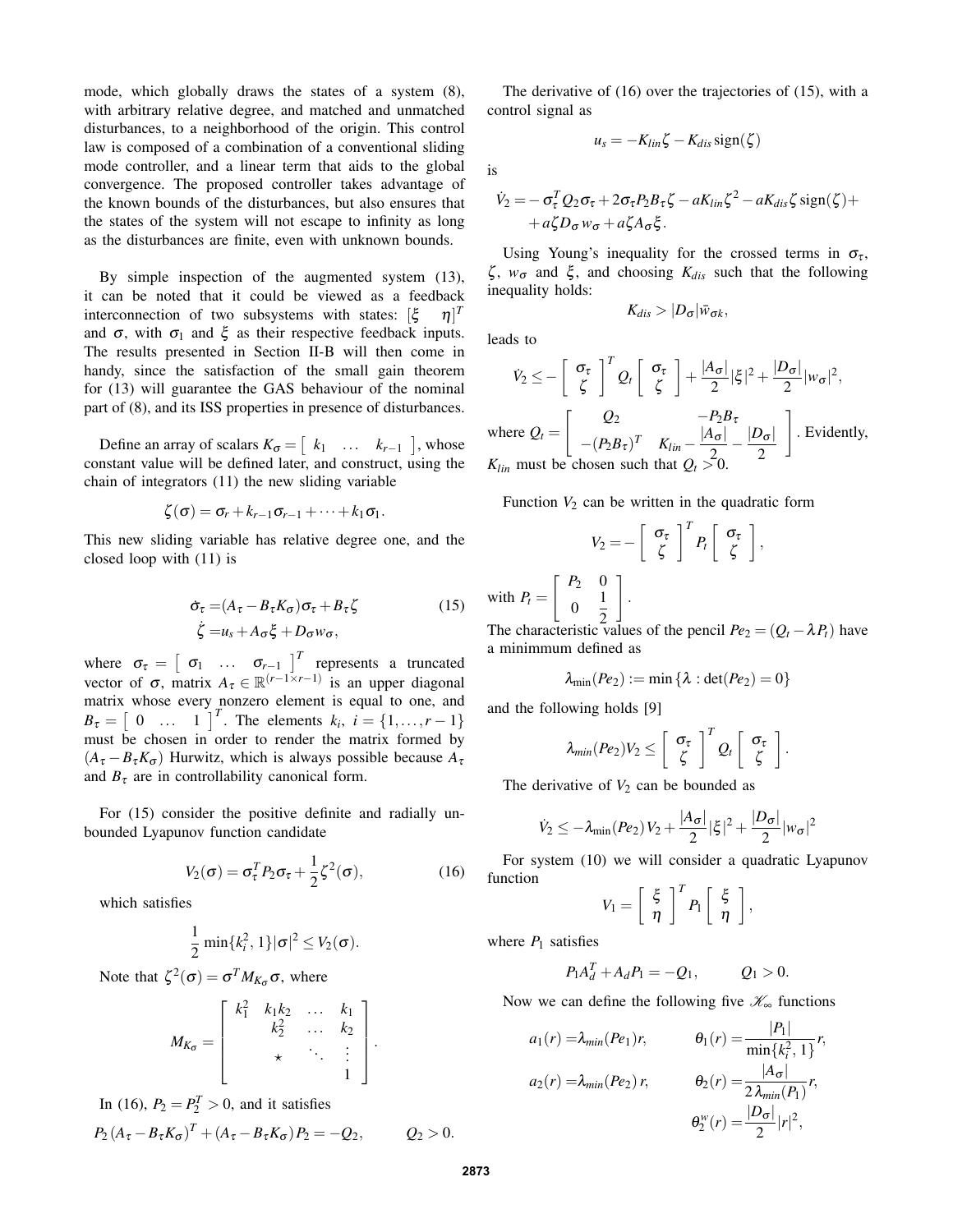where  $Pe_1 = ((Q_1 - \alpha_1)P_1|I_2) - \lambda P_1$  for any  $\alpha_1 > 0$ , to complete the pair of ISS-Lyapunov functions

$$
\dot{V}_1 \le -a_1(V_1) + \theta_1(V_2),
$$
  

$$
\dot{V}_2 \le -a_2(V_2) + \theta_2(V_1) + \theta_2^w(w_{\sigma b}),
$$

which show that both subsystems are ISS with respect to the feedback input, but also that subsystem (15) is ISS with respect to the part of the perturbation with unknown upper bound, and its ISS gain function can be calculated as

$$
\gamma_2(r) > a_2^{-1} \circ \theta_2^w(r).
$$

From Corollary 1 we can conclude that in order to achieve global stability and convergence to a neighborhood of the origin of (7), gain *Klin* must be chosen large enough such that the following inequality is satisfied

$$
\lambda_{min}(Pe_2) > \frac{|P_1||A_{\sigma}|}{2 \min\{k_i^2, 1\} \lambda_{min}(Pe_1) \lambda_{min}(P_1)}.
$$

This completes a proof for the following theorem:

*Theorem 2:* The trajectories of a perturbed system in the form (7) can be taken globally and asymptotically to a neighborhood of the origin with a control law

$$
u = u_n + u_s \tag{17}
$$

$$
u_n = -\Gamma_{\sigma} z - B_{\sigma} \eta
$$

$$
u_s = -K_{lin} \zeta - K_{dis} sign(\zeta)
$$

with a choice of gains that make the following inequalities hold

$$
K_{dis} > D_{\sigma} |\bar{w}_{\sigma k}|
$$
  
 
$$
Q_t > 0
$$
 (18)

$$
\lambda_{min}(Pe_2) > \frac{|P_1||A_{\sigma}|}{2 \min\{k_i^2, 1\} \lambda_{min}(Pe_1) \lambda_{min}(P_1)}.
$$
 (19)

The trajectories of the system will remain in a neighborhood of the origin bounded by an ISS gain function of the disturbances which can be calculated as a function  $\gamma_2$  that satisfies

$$
\gamma_2(r) > \frac{|D_{\sigma}|}{2\lambda_{min(Pe_2)}} |r|^2.
$$

# VI. NUMERICAL EXAMPLE

Consider the unstable plant

$$
\dot{x} = \begin{bmatrix} -7 & 3 & 0 \\ 0 & 0 & 1 \\ 5 & 1 & -5 \end{bmatrix} x + \begin{bmatrix} w_1 \\ 0 \\ w_2 \end{bmatrix} + \begin{bmatrix} 0 \\ 0 \\ u \end{bmatrix}
$$

which is an academic example of a form  $(7)$ .

Selecting an  $H_{\infty}$  virtual control, the following variables are defined:

$$
F_0 = -0.4263, \hat{A} = 0.816, \hat{B} = -10.044.
$$

Gain  $k_1$  is defined as  $k_1 = 5$ .

The considered disturbances are

$$
w_1 = 0.5 + 0.5\sin(5t), \text{ and } w_2 = 1 + 0.4\sin(2t),
$$

with bounds  $\bar{w_1} = 1.2, \ \bar{w_2} = 1.5.$ 

Lyapunov function  $V_1$  is defined by  $Q_1 = I_2$ , and

$$
P_1 = \left[ \begin{array}{cc} 0.0715 & -0.0003 \\ -0.0003 & 0.0498 \end{array} \right],
$$

and Lyapunov function  $V_2$  by  $P_2 = \frac{1}{2}$  $\frac{1}{2}$ .

The parameters that allow to find the gains that satisfy the conditions of Theorem 2 are

$$
\begin{array}{rcl}\n|P_1| & = & 0.0715 & \lambda_{min}(P_1) & = & 0.0498 \\
\alpha_1 & = & 0.5 & \lambda_{min}(P_{e_1}) & = & 13.4880 \\
|A_{\sigma}| & = & 5 & \min\{k_i^2, 1\} & = & 1\n\end{array}
$$

which places the condition for the linear gain as  $\lambda_{min}(Pe_2) > 0.2663$ . For the nonlinear gain, it is assumed that only the bound of the matched disturbance is known, which yields  $K_{dis} > 1.5$ . For the simulation results the gains were chosen as  $K_{dis} = 3$  and  $K_{lin} = 10$ , which yields  $\lambda_{min}(Pe_2) = 1.7379$ , and the ISS gain function with respect to the disturbances can be calculated as  $\gamma_2(|w|) > 0.2877|w|^2$ , wich, with the disturbances considered for this example, leads to the trajectories of the closed loop remaining in a neighborhood of the origin bounded by a number  $\varepsilon > 1.0386$ . The following simulation results were obtained for the large initial conditions  $x_1(0) = 450$ ,  $x_2 = 330$ , and  $x_3 = 680$ .

Figure 1 shows the trajectories followed by the states of the plant, with the gains that satisfy the contidions of Theorem (2). It can be appreciated how the states converge to a neighborhood of the origin and remain below the bound  $\varepsilon$ . Figure 2 shows the sliging variable that converges to zero, and Figure 3 shows the control signal.



Fig. 1. State trajectories for gains  $K_{dis} = 3$  and  $K_{lin} = 10$